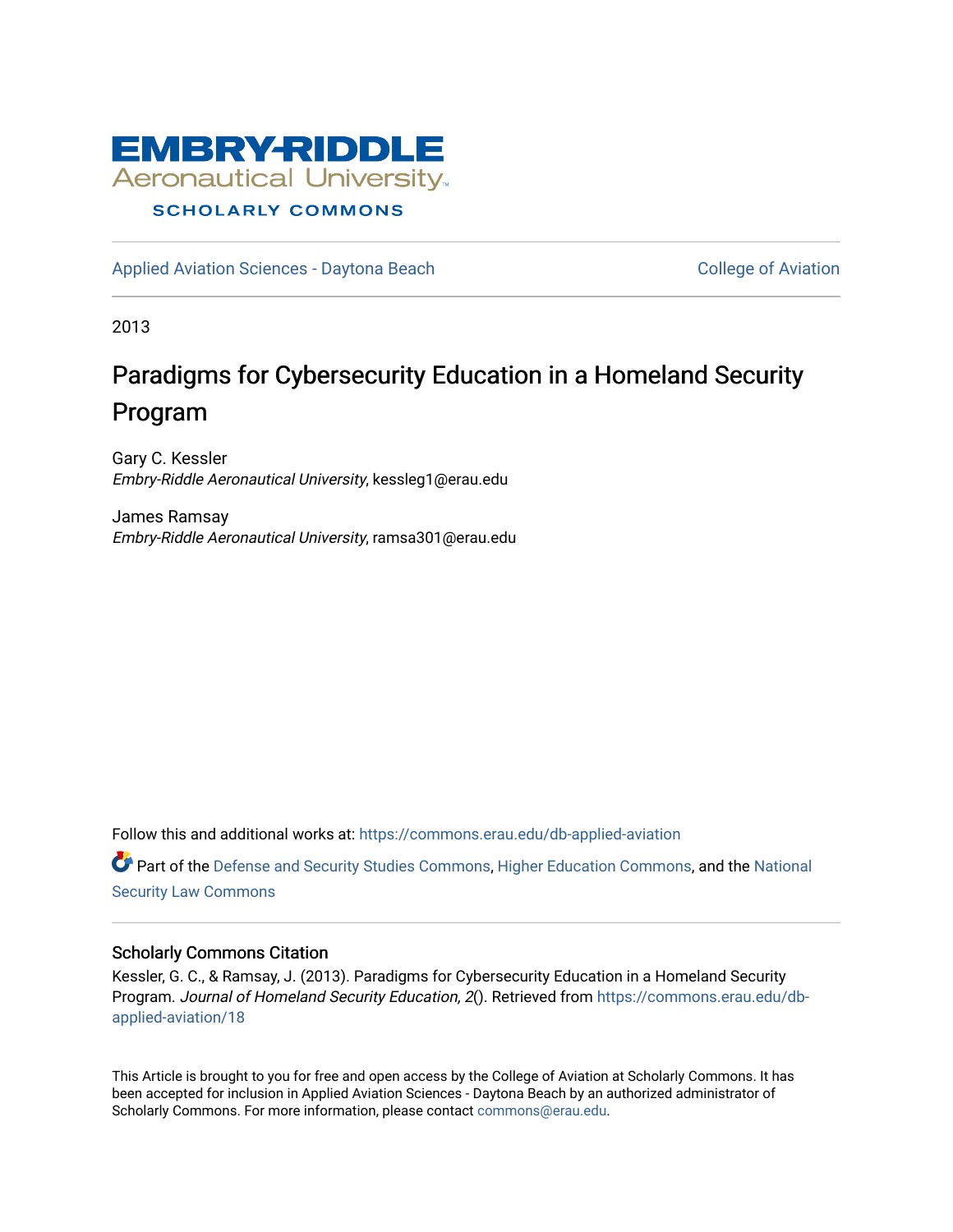# **Paradigms for Cybersecurity Education in a Homeland Security Program**

GARY C. KESSLER Embry-Riddle Aeronautical University gary.kessler@erau.edu

JAMES RAMSAY Embry-Riddle Aeronautical University james.ramsay@erau.edu

#### **ABSTRACT**

Cybersecurity threats to the nation are growing in intensity, frequency, and severity and are a very real threat to the security of the country. Academia has responded to a wide variety of homeland security (HS) threats to the nation by creating formal curricula in the field, although these programs almost exclusively focus on physical threats (e.g., terrorist attacks, and natural and man-made disasters), law and policy and transportation . Although cybersecurity programs are commonly available in U.S. colleges and universities, they are invariably offered as a technical course of study nested within engineering (or other STEM) programs. We observe that technical and calculus-based courses might not be well suited to HS students and do not necessarily meet a broad suite of professional needs in this discipline. As a result, cybersecurity principles, and strategies tend to be under-represented in the typical HS program. This paper proposes paradigms that could be included in a cybersecurity curriculum that are consistent with the broad array of outcomes now evident in many HS degree programs.

#### **INTRODUCTION**

*Cybersecurity* and *information assurance* are widely used buzzwords in the homeland security (HS) field today. The fact that all U.S. critical infrastructures, including food, water, financial services, healthcare, emergency services, energy distribution, and transportation (U.S. Department of Homeland Security [DHS], 2009a), are totally dependent on the flow of reliable data makes information systems vital to the ongoing health of the U.S. economy — and society. Further, these same systems are both aged and vulnerable to cyberattacks, either by hackers with criminal intent, from natural disasters, or through breaches by terrorists. Cyberattacks today are not just about defacing any website that someone can break into, but instead tend to target specific organizations or industries with an aim of destroying (or otherwise adversely affecting) infrastructure, stealing intellectual property, or disrupting the economy (Center for Strategic and International Studies [CSIS], 2008; Homeland Security Advisory Council [HSAC], 2012). Complicating matters is the fact that there is a national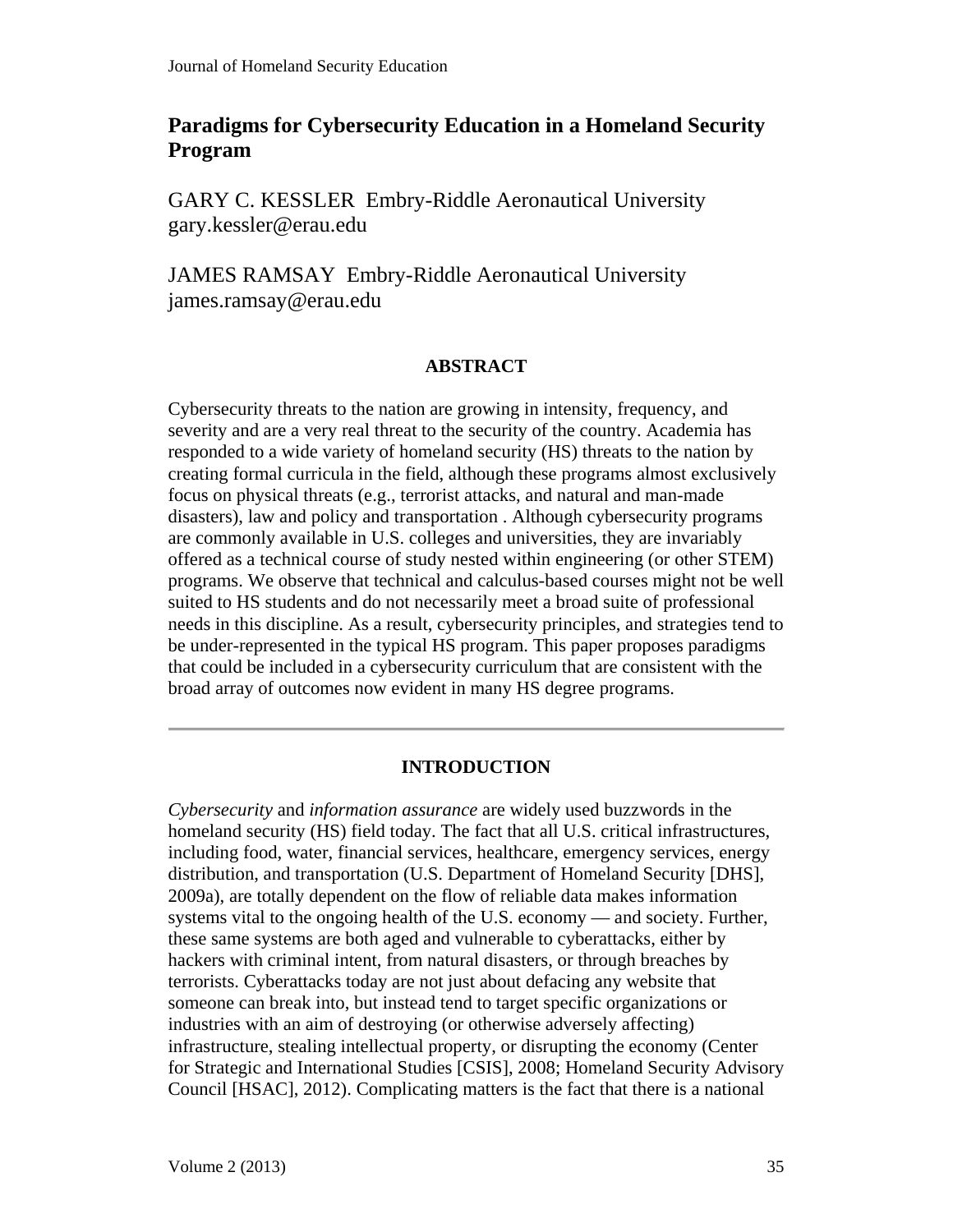shortage of cybersecurity expertise (Beidel & Magnuson, 2011; Finkle & Randewich, 2012).

Recently, there have also been highly publicized warnings from the defense community. For example, U.S. Secretary of Defense Leon Panetta has warned of an impending "cyber Pearl Harbor" (Fryer-Biggs, 2012), which was perhaps influenced by a 10-year-old book titled *Pearl Harbor Dot Com* (Schwartau, 2002). National Security Agency (NSA) Director General Keith B. Alexander publicly asked the attendees of the Defcon hacker conference for their help to secure cyberspace (Constantin, 2012). And the Defense Department's Cyber Command is slated to quintuple in size in the next several years (Nakashima, 2013). Clearly, cybersecurity has entered into the broader realms of national defense and national security.

Taken together, it is clear that cybersecurity is on the short list of the national security challenges for the U.S. The Clinton, Bush, and Obama administrations have each recognized the growing importance of securing the U.S. cyberspace and have taken steps to produce plans to protect cyberspace (CSIS, 2008; The White House, 2000, 2003, 2011).

Homeland Security degree programs are clearly charged with producing managers, analysts, and policy makers who can address current and emerging threats to national security. Academic programs in information security have been available since the 1990s. The NSA and Department of Homeland Security (DHS) cosponsor the Center of Academic Excellence in Information Assurance Education (CAEIAE) program that recognizes academic curricula and institutional commitment to information security education at two-year, four-year, graduate, and research institutions (NSA, 2012). At this time, however, there is no recognized academic accreditation body or agency for HS or cybersecurity programs, much less any organized plan to address the DHS's stated needs of hiring cybersecurity professionals (U.S. DHS, 2009b, 2012).

**Infusing academic HS programs with principles of cybersecurity.** We believe that academia needs to apply new ways of thinking, new understanding, and new strategies to our nation's response to cyberattacks (Kessler, 2012). Just as cybersecurity is about process rather than technology, our response to cyberrelated security challenges of the day are not solely about technical solutions but must also involve a myriad of related topics such as national defense, economics, sociology, political science, diplomacy, history, and many other social sciences. Over the last six or seven years, academic HS programs have largely arisen as broad field, applied social science programs (Ramsay, Cutrer, & Raffel, 2010). As such, they are ideally suited to providing a context in which to efficiently place the principles, tools and concepts required by this new set of professionals charged with managing infrastructures critical to the U.S. economy. Indeed, many scholars have recently observed that such skill sets are desperately needed in government (Little, 2012; Reeder, Chenok, Evans, Lewis, & Paller, 2012).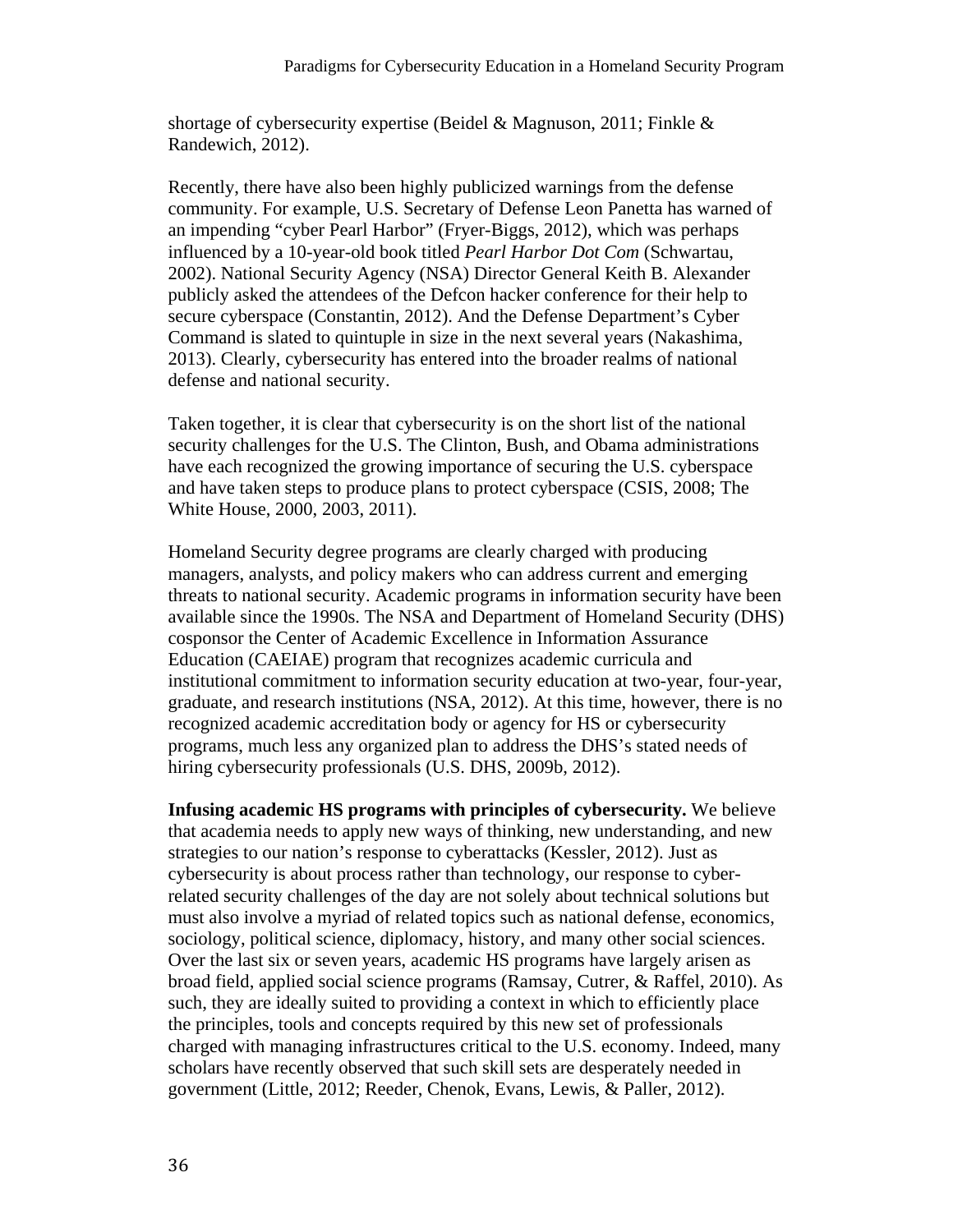Although *cybersecurity* is the term commonly used by the federal government (e.g., it is used in the White House's *National Strategy to Secure Cyberspace* and in the U.S. military's cyber command planning document), it is, strictly speaking, actually a subset of the broader discipline of *information security*. While to the average practitioner this might be a slightly fine hair to split, it is nonetheless an important one. The prefix *cyber* implies computers and/or networks, yet there are a large number of information security policies and procedures that address neither computers nor networks. Information security, in contrast, refers to all aspects of securing and protecting information from unauthorized access or use. Indeed, the term *information assurance* has the broadest applicability, by describing the security of information and adding aspects of governance, private and public sector policy, and law. This paper will use the term *cybersecurity* because that is the word that the federal government tends to use in its security and planning documents. The reader is asked to think broadly.

The Homeland Security Act (2002) mandates that academia take an active role in homeland security education. Although the Act does not provide specifics, cybersecurity education in furtherance of DHS' mission and goals is an obvious task. To date, the DHS Science and Technology (S&T) Directorate has been the main point-of-contact between the academic community and DHS. The S&T Directorate currently supports 12 Centers of Excellence (COE) through its Office of University Programs. These Centers represent a comprehensive network of universities who develop basic and applied research in science, technology, engineering, and mathematics (STEM) programs that directly support the strategic plan for the S&T directorate and that of the entire DHS. A very real question, though, is whether STEM curricula are the *only* appropriate path for integrating cybersecurity education into the larger homeland security academic enterprise. STEM-oriented cybersecurity programs are heavily based in the physical sciences and concentrate on programming, tool development, and implementation of security mechanisms rather than the managerial, analysis, or policy components of applied cybersecurity (writ large). In contrast, most (especially undergraduate) HS programs tend to be broad field, applied social science programs that develop the analytical and critical evaluation skills of middle managers. The integration of cybersecurity policy and management aspects in an HS curriculum would specifically address the academic needs of DHS and other homeland security agencies for the future.

An obvious approach for a HS program to integrate information security education into the curriculum is by having students take these courses as offered by the computer science, computer technology, or computer engineering departments, and focus on computer design and programming, operating systems, network architectures and protocols, and other computer science topics that are essential to the study of the science and technology of cybersecurity.

This approach does not necessarily meet the needs of HS students, however. One issue is that these courses often have prerequisites (or, at least, an assumption that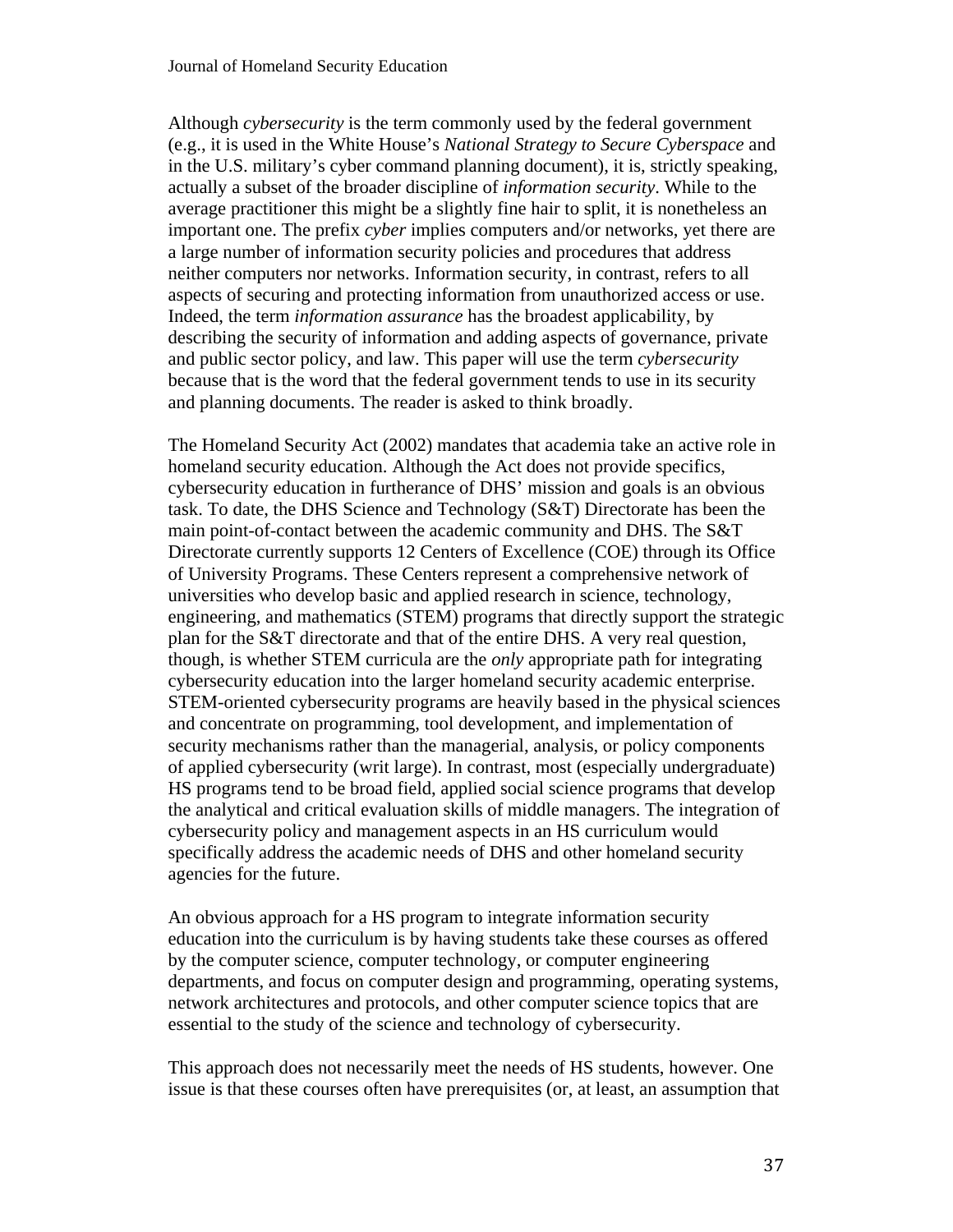students have a background) in calculus, physics, and/or programming, and are not focused on "computer security for the social sciences." While a solid foundation in technology is important for those experts to detect, respond, and counterattack in cyberspace, a multidisciplinary approach is also essential for homeland security professionals.

In particular, rather than attempt to force students into an engineering-based approach to cybersecurity, HS programs should integrate the *National Response Framework* (U.S. DHS, 2008) and, in particular, the *all-hazards* approach, into a curriculum that fully explores intelligence gathering, threat analysis, planning, management, policy development, risk analysis and mitigation, as well as antiterrorism/counterterrorism (Bellavita, 2008; Ramsay et al., 2010). These are the subjects in which HS programs concentrate and they are not generally taught in the classical engineering curriculum.

The combination of a cybersecurity curriculum within a more social sciencebased HS undergraduate curriculum, then, would attempt to bridge the gap between an engineering approach to cyber security education and that of a social scientist's approach which would aim to address the stated needs of DHS and the changing face of homeland security (Bellavita, 2008; Ragan, 2012). This perspective on cybersecurity education is important and timely for HS programs as we have already entered an era of cyberterrorism and cyberwarfare, as evidenced by Advanced Persistent Threat-class attacks, specific attacks on hardware (e.g., Stuxnet and Flame), and attacks on information systems for political and ideological goals (e.g., by groups ranging from Anonymous to the Cyber Fighters of Izz ad-din Al Qassam).

**Paradigms of cybersecurity.** Although HS students may not need engineering expertise in order to understand the threats in cyberspace, they do need in-depth cyberliteracy integrated into the balance of their homeland security education. It is essential that HS students learn real cybersecurity content but at a level consistent with the holistic approach of the core HS program.

Like homeland security writ large, cybersecurity is not a monolithic discipline. It is a complex and dynamic construct that integrates multiple disciplines. To most people, the term "cybersecurity" most likely immediately conjures up thoughts of antivirus software and firewalls. Within the context of a homeland security program, cybersecurity — or, more broadly, information assurance — instead comprises multiple dimensions, all of which have a real HS component, as shown in Figure 1.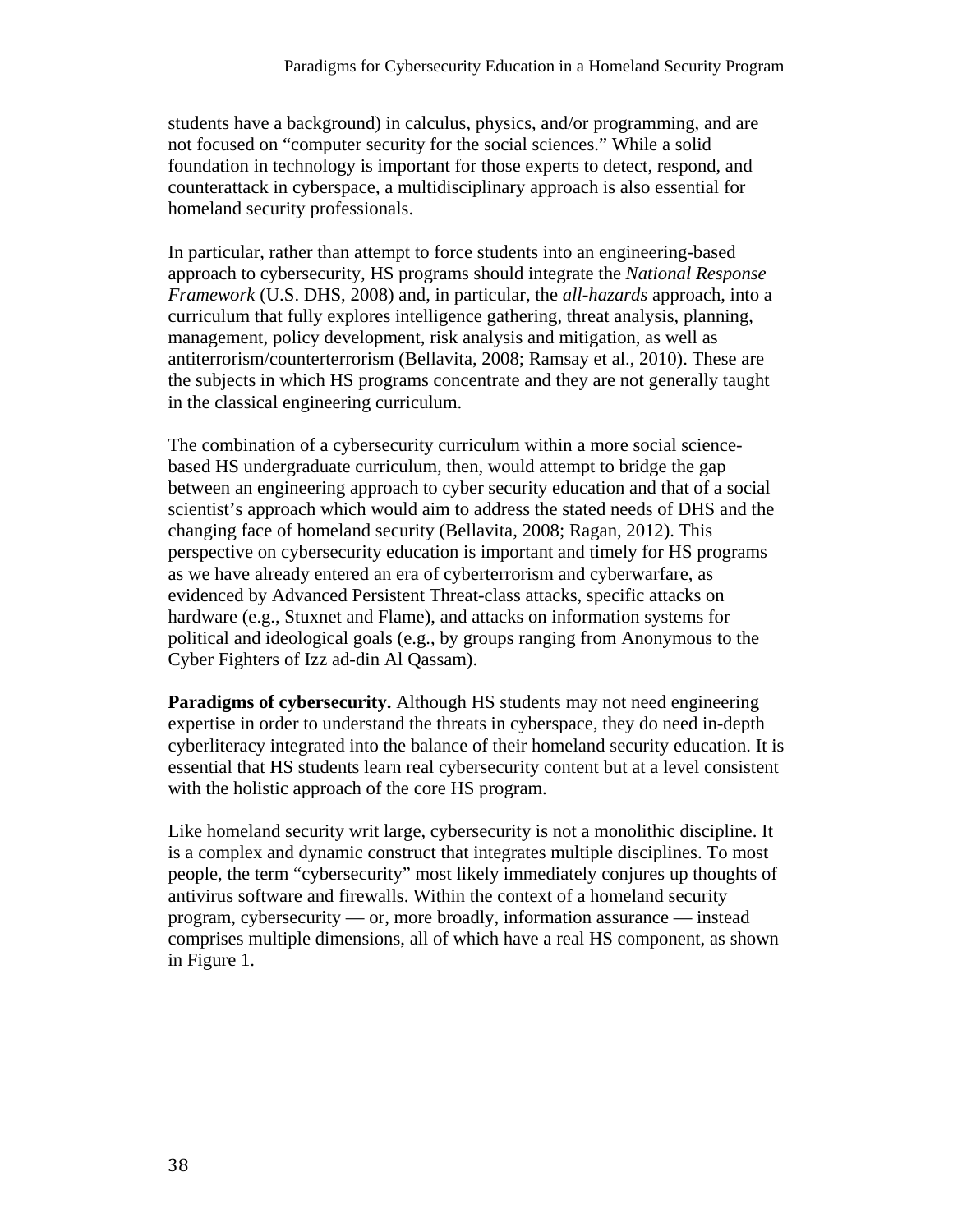

**Figure 1.** Paradigms in information assurance/cybersecurity.

First, we observe that cybersecurity comprises three planes of study. *Operations* addresses the day-to-day functioning of the information security task. Operational issues include staffing, implementation of policies and procedures, incident response, business continuity, disaster recovery, systems management, tool acquisition and deployment, log analysis, investigations, and more. It is in this plane that an organization needs to identify, assess — and understand — its information security needs and select the systems, tools, and technologies required in order to carry out its mission.

*Governance* addresses the management of the cybersecurity function. Most critically, the governance function includes the development of the organizational structure and command chain that oversees, manages, and handles information and information systems. Roles and responsibilities of individuals in this personnel chain include the chief information officer, chief information security officer, information security administrators and technicians, data managers, and other information stakeholders.

Governance tasks also include the development of policies and procedures that drive the operational aspects, as described above. Governance informs users about appropriate use of systems and information, I.T. staff as to appropriate procedures during normal and emergency operations, and management as to the relationship between information, technology, and the organizational mission. Risk assessment is also an important governance function, as it is essential that an organization's management understand the pertinent threats, vulnerabilities, and risk level of information in order to define the risk tolerance. Tools and methodologies with which to assess performance, analytics, personnel management, and budgeting would also fall under governance.

Finally, governance also includes the laws and policies that set the societal expectations of individual and organization activities. The cultural mores of a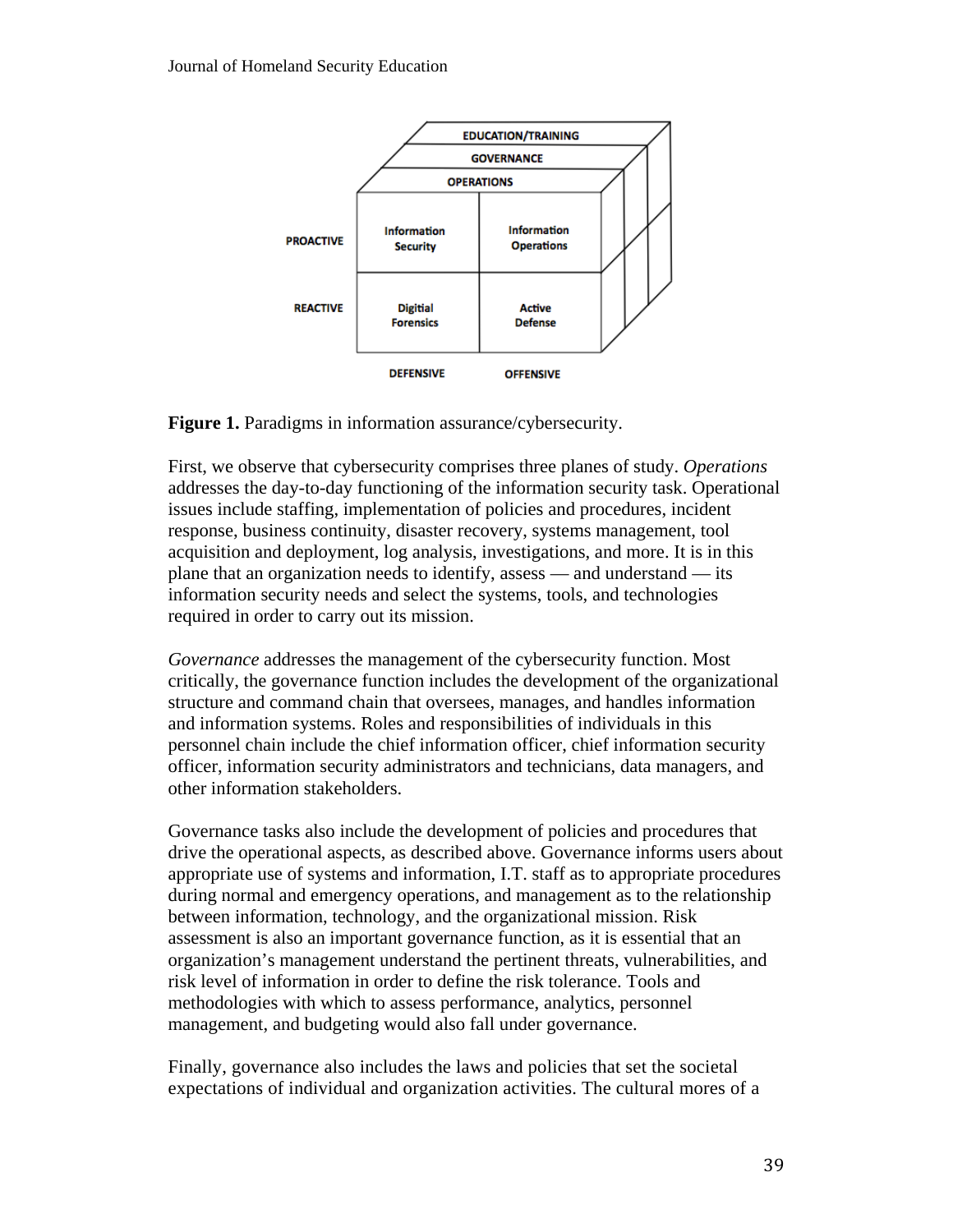society drive the ethical standards that, in turn, drive the laws of the society. In the U.S., there are a wide range of laws that govern our citizens. Categories of law include criminal law (statutes guiding actions that are deemed to threaten or harm public safety or welfare), civil law (procedures governing noncriminal disputes between people and/or organizations), and administrative law (rules defining the activities of governmental agencies). In the U.S., laws cover a wide range of privacy, due-diligence, and other issues, such as the Electronic Communications Privacy Act (ECPA), Health Insurance Portability and Accountability Act (HIPAA), Gramm-Leach-Bliley Act, Sarbanes-Oxley (SOX) Act, Controlling the Assault of Nonsolicited Pornography and Marketing (CAN-SPAM) Act, Digital Millennium Copyright Act (DMCA), Identity Theft and Assumption Deterrence Act, Security and Freedom Through Encryption Act, and Privacy Protection Act (PPA).

*Education/training* addresses knowledge transfer to cybersecurity professionals, organization staff, the user community, and others. *Training*, in this context, refers to teaching individuals specific skills and competencies that are usually task- or project-oriented, whereas *education* provides individuals with a systemic understanding of a particular discipline. Training makes people become quickly functional with a tool or methodology while education is the basis for life-long learning, critical thinking, innovation, and subsequent skill acquisition.

Second, cybersecurity actions can take place in a pair of two-dimensional spaces that include:

- Actions taken in response to events (*reactive*) or in order to cause an event (*proactive*)
- Actions taken in order to defend or protect (*defensive*) or in order to attack (*offensive*)

Given those two axes, there are four general categories of cybersecurity education that need to be addressed across all three planes. *Proactive, defensive (PD)* actions are those that actively defend information assets from compromise, unauthorized use, or other activity that violates information security policies. The ubiquitous CIA (confidentiality, integrity, and availability) triad or Parkerian hexad (CIA plus authenticity, possession, and utility) comes into play here, as these are the typical goals of information security activities. The operations aspects of the PD space include the use of such tools as antivirus software, malware detection, firewalls, and intrusion detection/prevention systems. Governance issues would include appropriate use policies for users and best practice configurations for the I.T. staff, as well as ensuring that organizational activities are in compliance with appropriate laws. One would expect that users would receive some level of information security awareness education, as well as training in the use of specific tools and technology that they need to employ in order to do their jobs.

*Proactive, offensive (PO)* actions are those activities meant to disrupt the information assets of another organization (or agency or country, etc.). The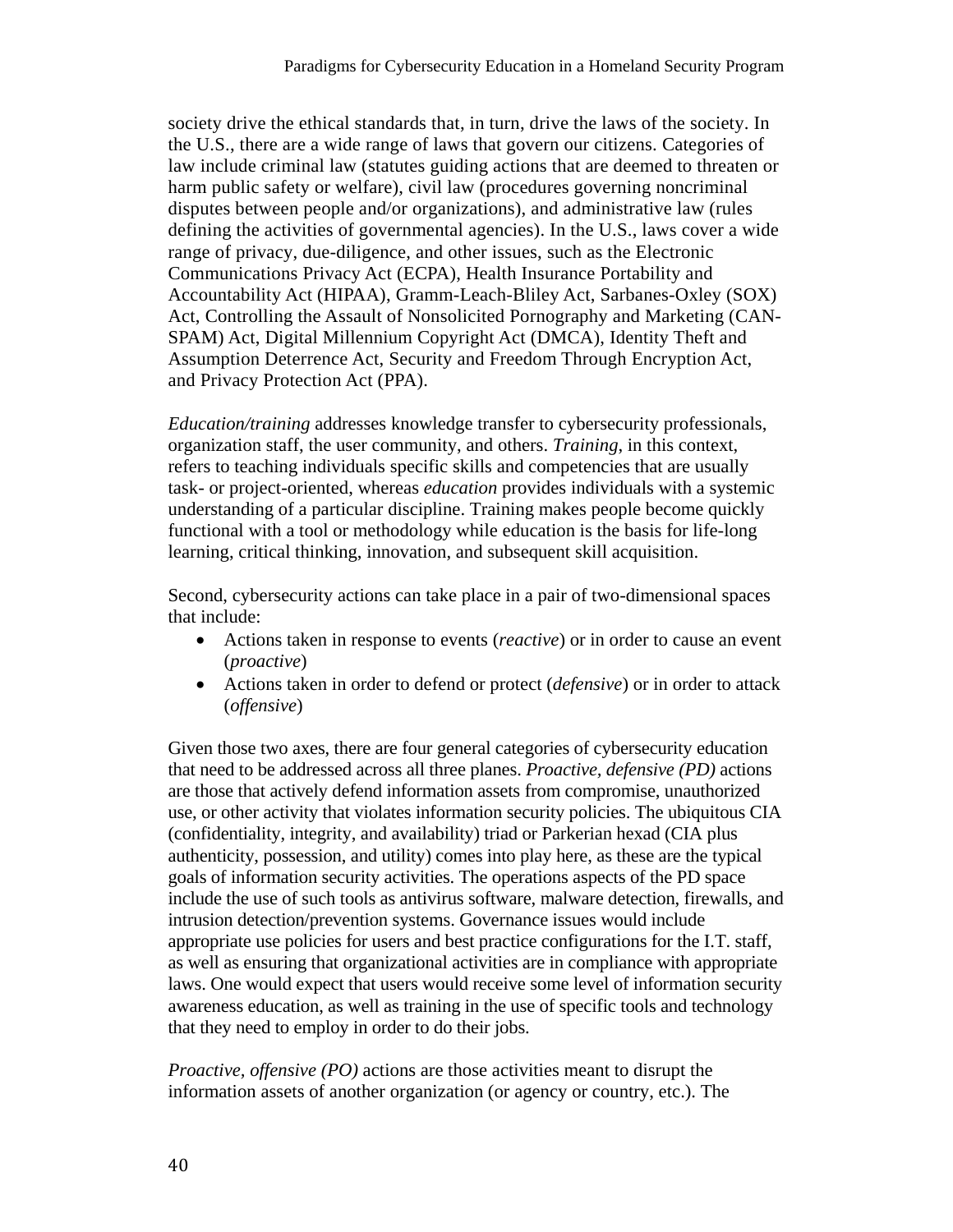military commonly refers to these types of activities as information operations. Operationally, the tools used here would include penetration testing software, port scanners, packet sniffers, packet spoofing tools, remote access Trojans (RATs), password crackers, war dialers, vulnerability testers, denial-of-service (DoS) tools, and a whole host of other so-called "hacker toolz." Governance — namely, the rules of engagement — become critical here, particularly maintaining compliance with national and international laws. The education needs of the actors in the PO space are obvious; they need to know how to use these tools of cyberwar and the legal framework of their actions.

*Reactive, defensive (RD)* actions are those taken in response to an information security event. These actions are generally in the realm of some aspect of digital forensics, which includes the investigation and analysis of computers, software, network hardware, and data traffic. The RD space is broad, and covers incident response, policy enforcement, and formal or informal investigations and analysis. RD operations include the activation of an incident response plan when a cyberattack occurs, invoking a business continuity plan, and preparing for disaster recovery. The governance issues include the policies and procedures in the development of such plans, and ensuring that all legal requirements are met during the incident, including the reporting of breaches of security and privacy. Education and training includes ensuring that all parties know their role if and when any of the plans mentioned above are invoked, as well as the periodic testing of such plans.

*Reactive, offensive* actions are a response to some sort of event. A subset, in some ways, of information operations, responding and reacting includes understanding the stimulating event (which might or might not be a cybersecurity incident), preparing an appropriate response, and then executing that response plan. This socalled *active defense* posture combines vigilant (some might say, aggressive) protection of assets, identifying — and learning from — adversaries, and neutralizing a threat before it becomes a successful attack (Reed, 2012).

**Pedagogy and curriculum design.** The goal of cybersecurity education integrated into an HS program is to provide technical literacy for a student population that is, in general, not overly technically inclined and that may, in fact, have some level of techno- and/or math-phobia. Success in cybersecurity does not require heavy mathematics but does require the ability to manipulate numbers and symbols. Certainly, comfort with technology is essential. Problem and puzzle solving skills are also essential for both cybersecurity and HS professionals.

In particular, HS students need to understand cybersecurity at a level that allows them to understand a particular issue and synthesize the ramifications into other aspects of national security. If a particular cyberattack employs a buffer overflow, for example, it is important to understand that the solution to the problem is better software practices rather than a bigger firewall. Intelligence gathering, analysis, and policy creation tasks depend upon the professional understanding some detail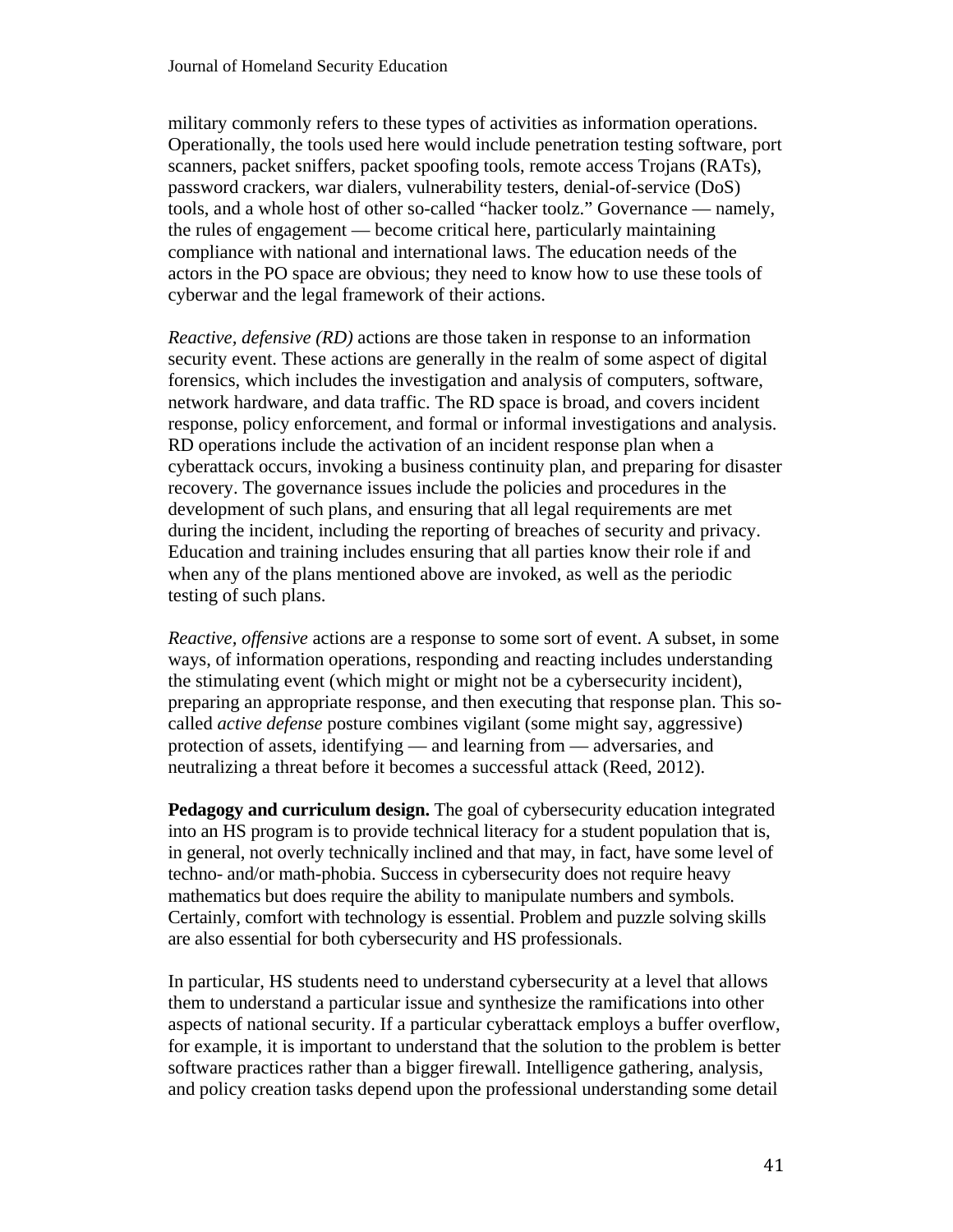below the surface; it does not require, however, that they have the ability to actually write the same attack code that they understand and appreciate.

To that end, students need courses that systematically present the following major topical areas:

- A survey of the subject matter, as suggested in Figure 1 and subsequent discussion, that addresses operations, governance, applications, purposes, and strengths and limitations to information assurance and incident response activities
- Computer and network technology for mid-level managers (i.e., tool users)
- Defensive and offensive cybersecurity tools, methods, and procedures
- Cyberlaw history, evolution, case law, and a survey of international efforts that aim to organize and synthesize efforts to offset security threats to financial, environmental and other social systems
- The impact of cyberspace on war, diplomacy, and terrorism including emergent threats and modern countermeasures and how critical infrastructure can be hardened in order to reduce the impact of cyberattacks

## **CONCLUSION**

In this paper, we have presented a rationale for how cybersecurity education fits into a homeland security curriculum, targeting the traditional HS student and capitalizing on the analytic strengths of the traditional HS curriculum. We also assert that HS education programs should have some form of accreditation in order to meet the homeland security (write large) needs of the country in the future.

HS education programs cannot ignore a formal inclusion of cybersecurity into the curricula. Cybersecurity, however, is not merely a course or two that should be added on to a HS curriculum; it is, instead, a discipline of its own that has many facets and perspectives. We believe that the model proposed here provides the basis for designing a cybersecurity course of study that is consistent within a HS curriculum.

#### **REFERENCES**

- Beidel, E. & Magnuson, S. (2011, August). Government, military face severe shortage of cybersecurity experts. *National Defense Magazine*. Retrieved from http://www.nationaldefensemagazine.org/archive/2011/August/Pages /Government,MilitaryFaceSevereShortageOfCybersecurityExperts.aspx
- Bellavita, C. (2008). Changing homeland security: What is homeland security? *Homeland Security Affairs Journal*, *4*(2). Retrieved from http://www.hsaj.org /?fullarticle=4.2.1
- Center for Strategic and International Studies (CSIS). (2008, December). *Securing cyberspace for the 44th Presidency*. A Report of the CSIS Commission on Cybersecurity for the 44th Presidency. Washington, D.C.: Technology and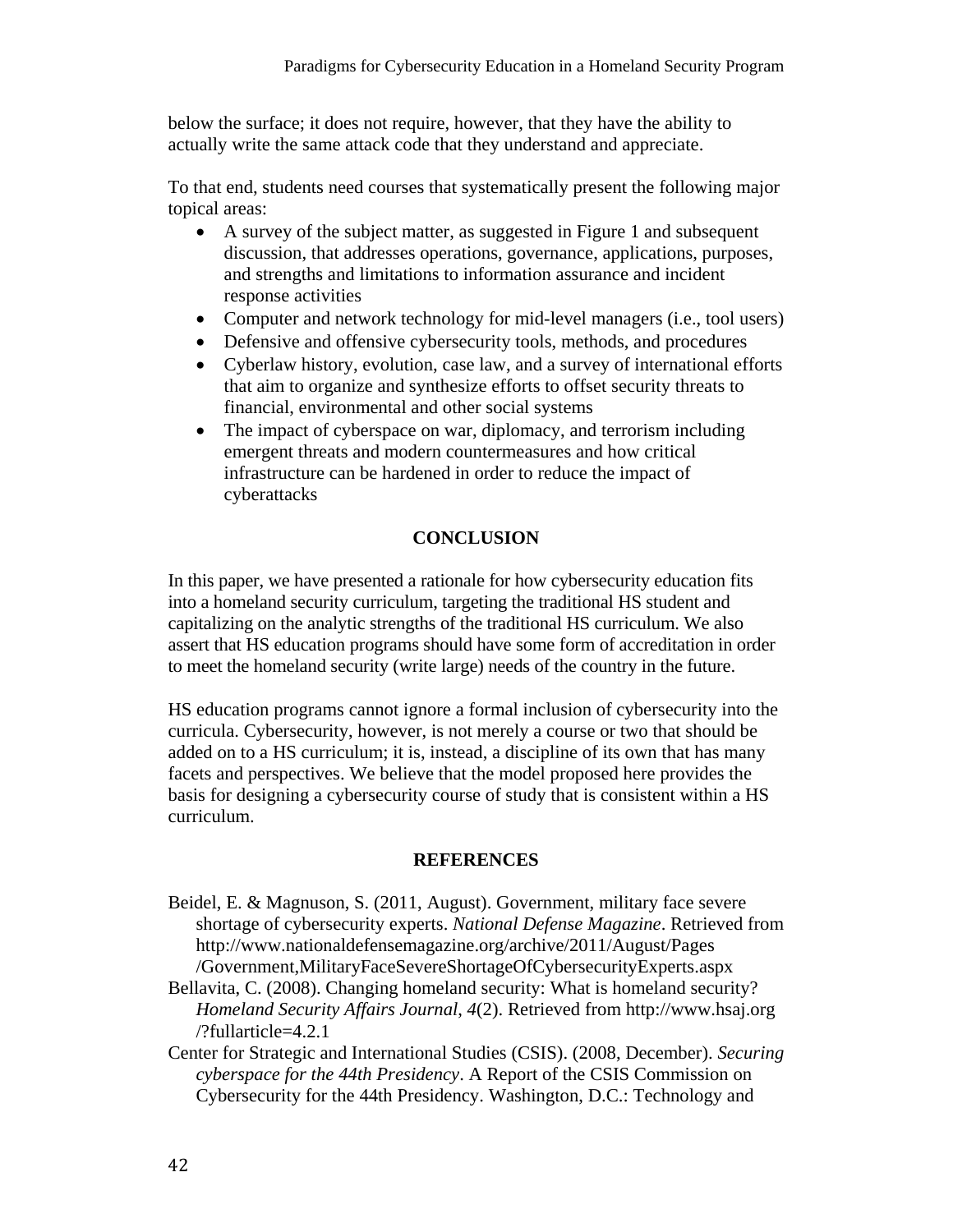Public Policy Program, CSIS. Retrieved from

http://csis.org/files/media/csis/pubs/081208\_securingcyberspace\_44.pdf

- Constantin, L. (2012, July 28). NSA Chief asks hackers at defcon for help securing cyberspace. *PCWorld*. Retrieved from http://www.pcworld.com/article/260007/nsa\_chief\_asks\_hackers\_at defcon\_for\_help\_securing\_cyberspace.html
- Finkle, J., & Randewich, N. (2012, June 13). Experts warn of shortage of U.S. cyber pros. *Reuters*. Retrieved from http://www.reuters.com/article/ 2012/06/13/us-media-tech-summit-symantec-idUSBRE85B1E220120613
- Fryer-Biggs, Z. (2012, October 12). Panetta lays out new cybersecurity policy. *ArmyTimes*. Retrieved from http://www.armytimes.com/news/2012/10/dnpanetta-new-cyber-policy-101212/
- Homeland Security Act of 2002, Public Law No. 107-296, 6 USC 188, § 308 (2002).
- Homeland Security Advisory Council (HSAC). (2012). *HSAC* web page. Retrieved from http://www.dhs.gov/homeland-security-advisory-council-hsac
- Kessler, G.C. (2012, February). Information security: New threats or familiar problems? *IEEE Computer Magazine*, *45*(2), 59–65.
- Little, M. (2012, October 2). Executive order on cyber security builds steam amid criticism. *Los Angeles Times Online*. Retrieved from http://www.latimes.com/news/politics/la-pn-obama-executive-order-cybersecurity-20121002,0,6786970.story
- Nakashima, E. (2013, January 27). Pentagon to boost cybersecurity force. *The Washington Post*. Retrieved from http://www.washingtonpost.com/world/ national-security/pentagon-to-boost-cybersecurity-force/2013/01/19/ d87d9dc2-5fec-11e2-b05a-605528f6b712\_story.html
- National Security Agency (NSA). (2012, August 17). National centers of academic excellence. *NSA* web site. Retrieved from http://www.nsa.gov/ ia/academic\_outreach/nat\_cae /index.shtml

Ragan, S. (2012, October 3). DHS secretary discusses cybersecurity hiring with advisory board. *SecurityWeek*. Retrieved from http://www.securityweek.com/dhs-secretary-discusses-cybersecurity-hiringadvisory-council

- Ramsay, J., Cutrer, D, & Raffel, R. (2010, May). Development of an outcomesbased, undergraduate curriculum in homeland security. *Homeland Security Affairs Journal*, *6*(2). Retrieved from http://www.hsaj.org/?article=6.2.4
- Reed, J. (2012). Inside one of U.S. cyber command's offensive units. *Foreign Policy Group, National Security* web site. Retrieved from http://killerapps. foreignpolicy.com/posts/2012/10/24/inside\_one\_of\_us\_cyber\_commands\_off ensive units 0
- Reeder, F.S., Chenok, D., Evans, K.S., Lewis, J.A., & Paller, A. (2012, October). *Updating U.S. federal cybersecurity policy and guidance: Spending scarce taxpayer dollars on security programs that work*. A report of the CSIS Technology and Public Policy Program. Washington, D.C.: Center for Strategic and International Studies. Retrieved from http://csis.org/files/publication/121019\_Reeder\_A130\_Web.pdf